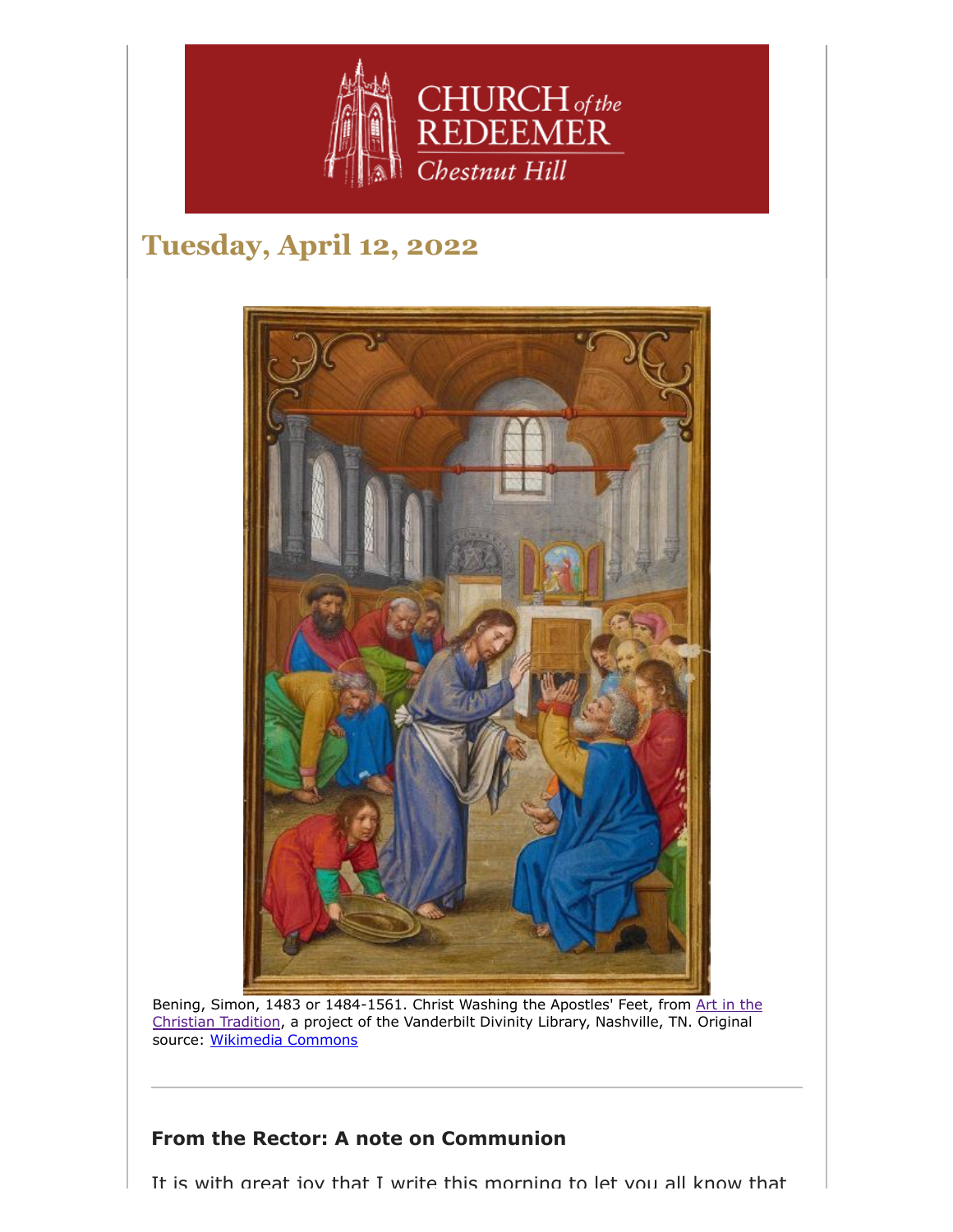It is with great joy that I write this morning to let you all know that we are returning wine to all services of Holy Communion going forward. You may have noticed this at Sunday's Palm Sunday service as we gave it a "test run."

Wine will be offered for intinction only for the time being. LEMs will offer the wine via intinction cup after the bread is offered. Please make sure to mind your fingers as you dip your wafer into the cup!

I have been eagerly awaiting this moment in particular for every Sunday of the last two years. Thank you for your faithful patience.

In Resurrection Hope,

Mike+



**The Maundy Thursday service, this Thursday at 7:30pm, will be streamed on [YouTube](https://www.youtube.com/channel/UCuF2ATr93WfFYaj4XlyKKDw) and [Facebook.](https://www.facebook.com/redeemerchestnuthill/)**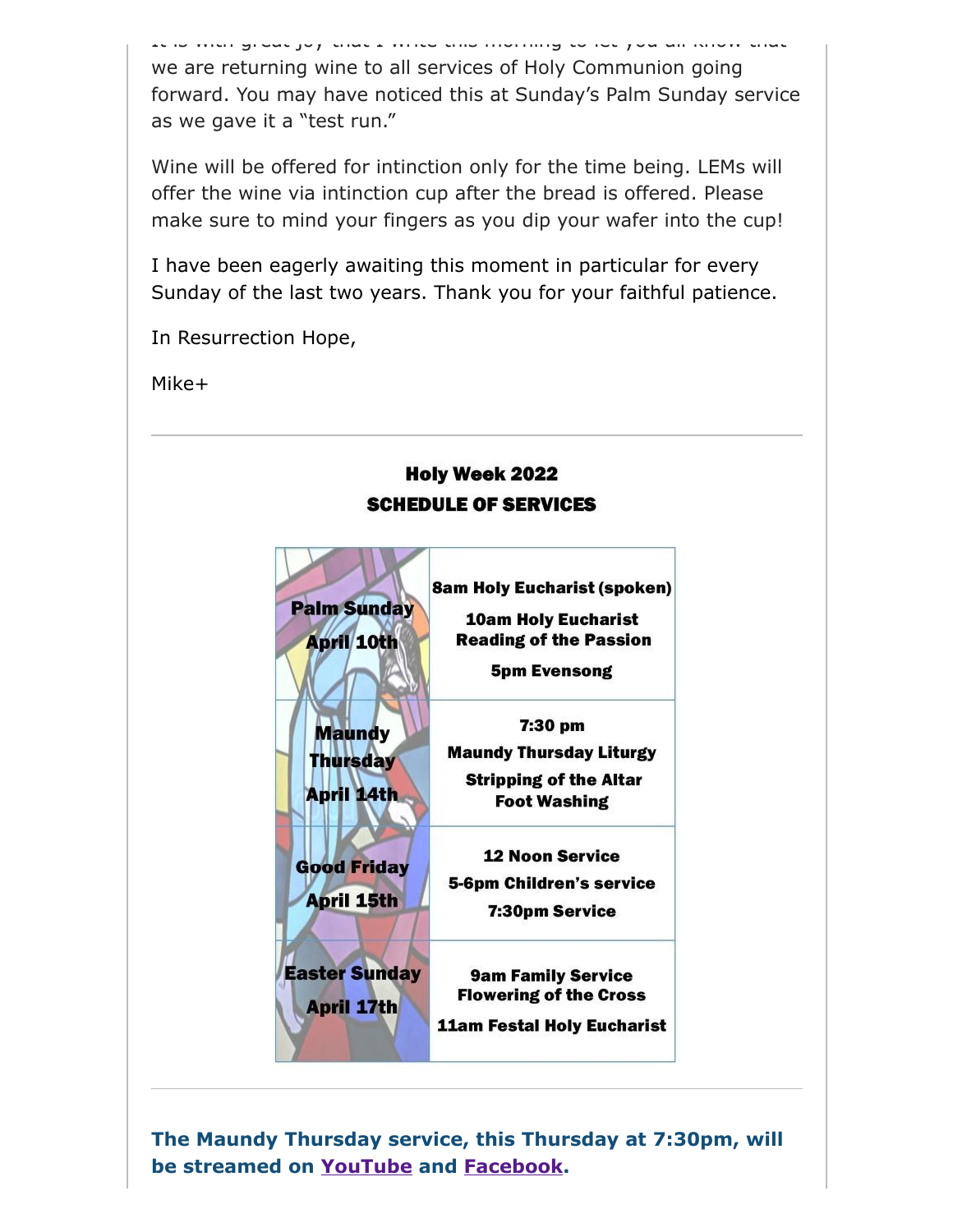### **Readings for Maundy Thursday with Foot Washing**

[Exodus 12:1-4, \(5-10\), 11-14](https://lectionarypage.net/YearABC_RCL/HolyWk/MaundyTh_RCL.html#ot1) [1 Corinthians 11:23-26](https://lectionarypage.net/YearABC_RCL/HolyWk/MaundyTh_RCL.html#nt1) [John 13:1-17, 31b-35](https://lectionarypage.net/YearABC_RCL/HolyWk/MaundyTh_RCL.html#gsp1) [Psalm 116:1, 10-17](https://lectionarypage.net/YearABC_RCL/HolyWk/MaundyTh_RCL.html#ps1)

**[7:30pm Maundy Thursday, April 14th Leaflet >](https://drive.google.com/file/d/1ggGtEAcXLfObdjPKskzgZQHMNmTtPtUa/view?usp=sharing)**



FUEL volunteers pack and deliver hundreds of bags of groceries every week and we rely on your donations of food and your help packing the bags.

**[Please sign up here](https://signup.com/go/FNGHQhR)** to sort and pack when you can. Backup delivery drivers are also always welcome, and if you'd like a onetime project, even something you could do at home as a family, just let me know. Thank you!

--Velura Perry

## **For Those in Need of Prayer**

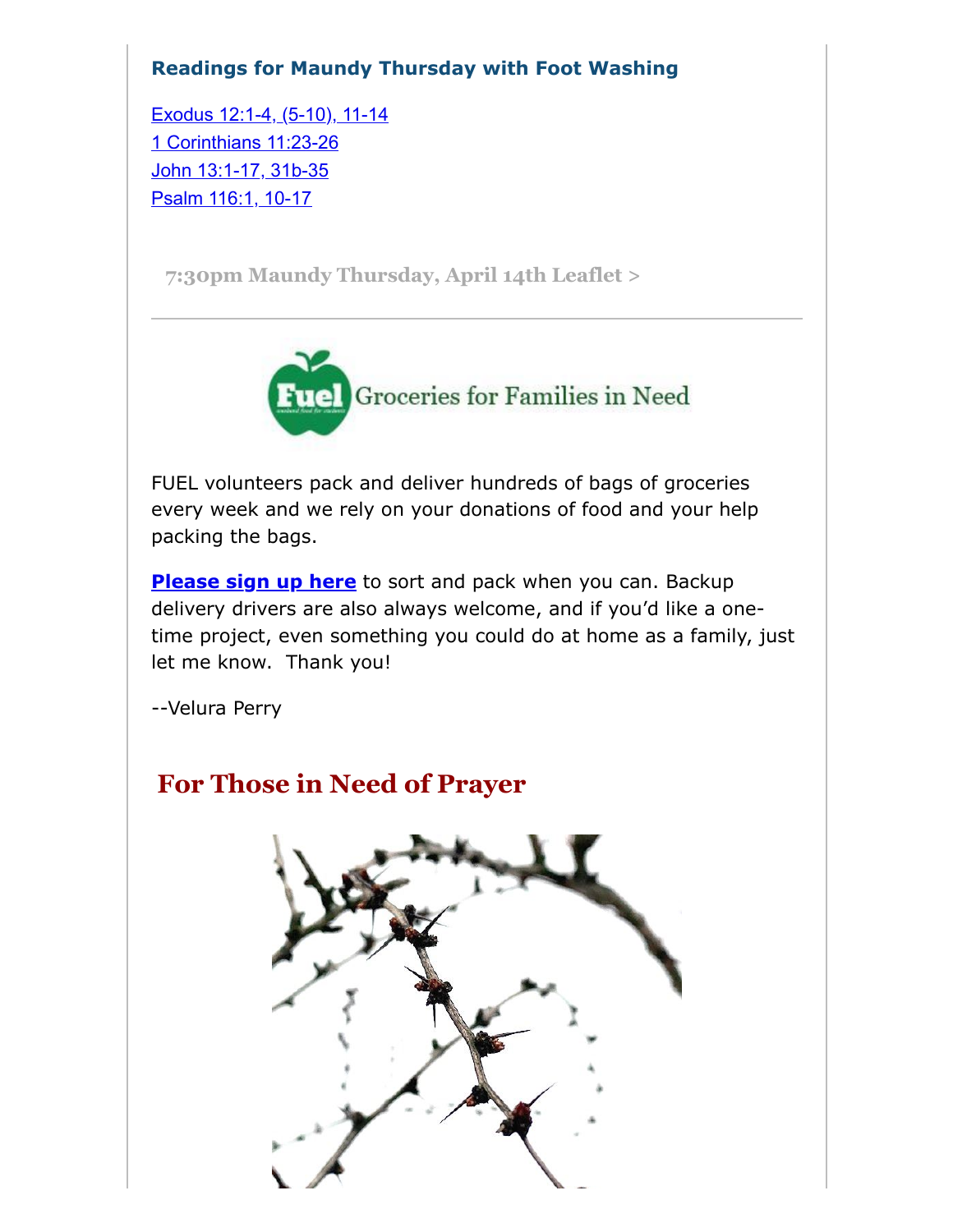



Thorns, Barbara MacDonald

Alma & Helen Alexander-Astiz, Juliette Cobian, Edward Thayer, Ginny Troutman, Agatha, Betsy, Brent, Brian, Camille, Christian, Daniel, Donna, Erica, Eve, Fanny, Fidelia, Fung, Harriet, Isabela, Jack, Jesse, Julia, Kevin, Marcia, Margo, Marie, Medora, Natalie, Nathaniel, Ruth, Steve, Tom, Wai Ling, Haiti and Ukraine



Photo: Amaury Gutierrez

### **Join Barrie Rose for Embodied Prayer Wednesdays from 5-6pm & Thursdays from 10-11am In the Undercroft**

Sela is an embodied prayer class inspired by the western spiritual tradition. It longs to retrieve and bring into the 21st century "secular age" the riches of the Christian contemplative tradition to the common person who longs for a deeper connection to his/her depths as well as the heights of transcendence. We long for these riches (embodied prayer postures and contemplative methods etc.) to be a light to a western world that is dying for spiritual food, bodily connection, human community, and psychological healing.

The class is held Wednesdays from 5-6pm and Thursdays from 10- 11am in the undercroft of the church. We have our base flow/curriculum based on the Christian theologian St. Dominic's (1170-1221) *Nine Ways of Prayer.*

Everyone is welcome (12 and up) please bring comfortable exercise clothes (since the class is movement-based) as well as a heart open to engage God in prayer in and through the body and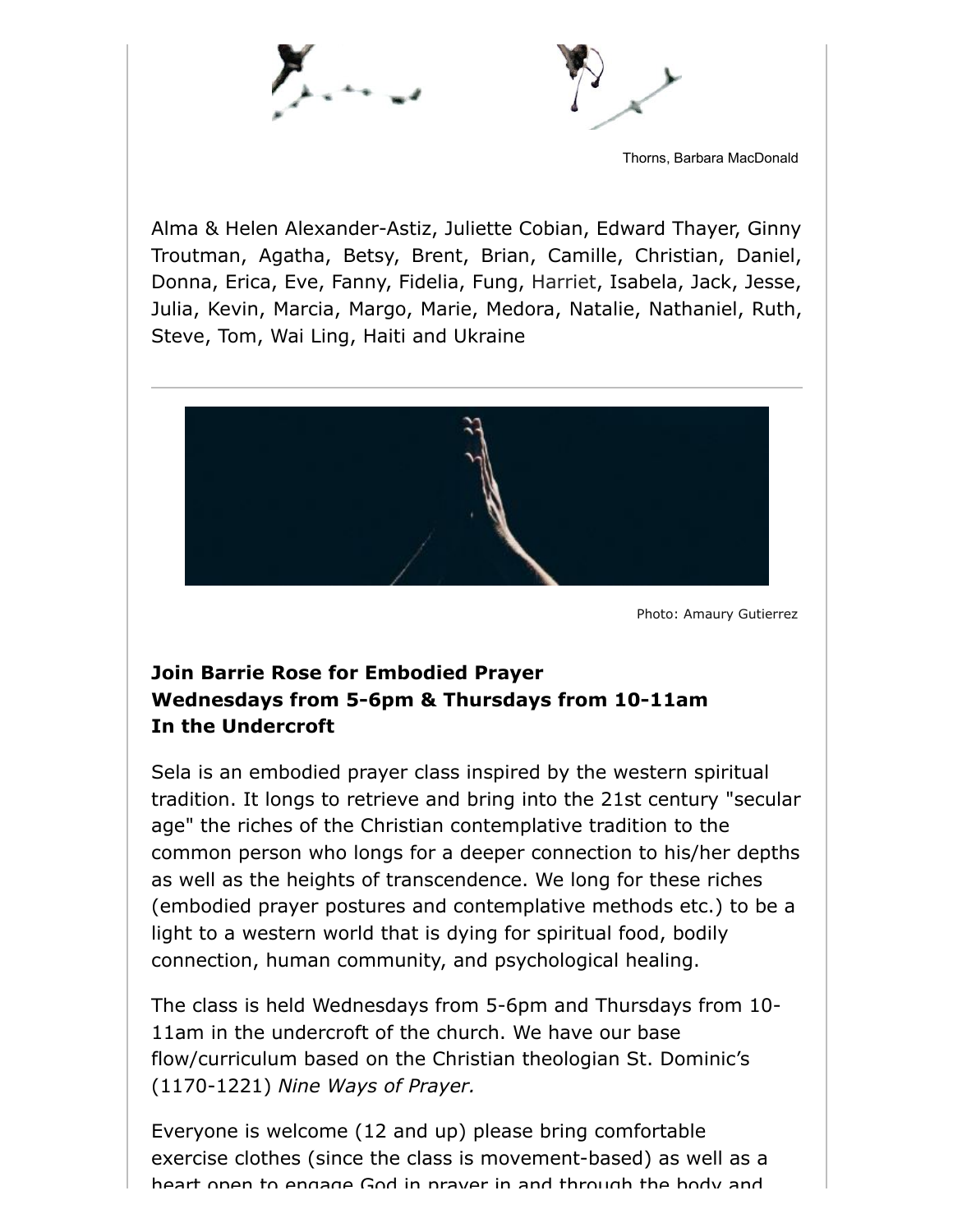heart open to engage God in prayer in and through the body and breathe. If you have a yoga mat you would like to bring feel free to bring it, we also have Sela mats, blocks, and straps available on site.

*Barrie Rose is teaching the Sela class. She has a background in dance as well as in teaching ballet, she is a certified yoga instructor (trained in Nepal) and has a master's degree in spirituality (from Boston College).*



**Sunflowers for Ukraine** As your sunflower seeds germinate and grow, please continue to gather your family and say the prayer below in support of the Ukrainian people.

*Rev. Mike Dangelo's Prayer*

*Dear God, Ruler of the Nations and Prince of Peace,*

*We give you thanks for the good earth warmed by the coming of spring and the gentle rains which water it. We thank you for these seeds which hold within themselves the secret life that will soon break forth into holy light. As we plant these seeds we remember before you the people of Ukraine who claim this flower as a symbol of their nation. We ask you, Gracious Lord, to break the sword of war in their land, and restore the homes and lives destroyed in violence. May these flowers bloom, and in them may we know the hope of your risen Son our savior Jesus Christ in whose name we pray. Amen.*

**Save the Date for a Mother's Day Tea and Children's Craft Party - May 7th at 2pm**

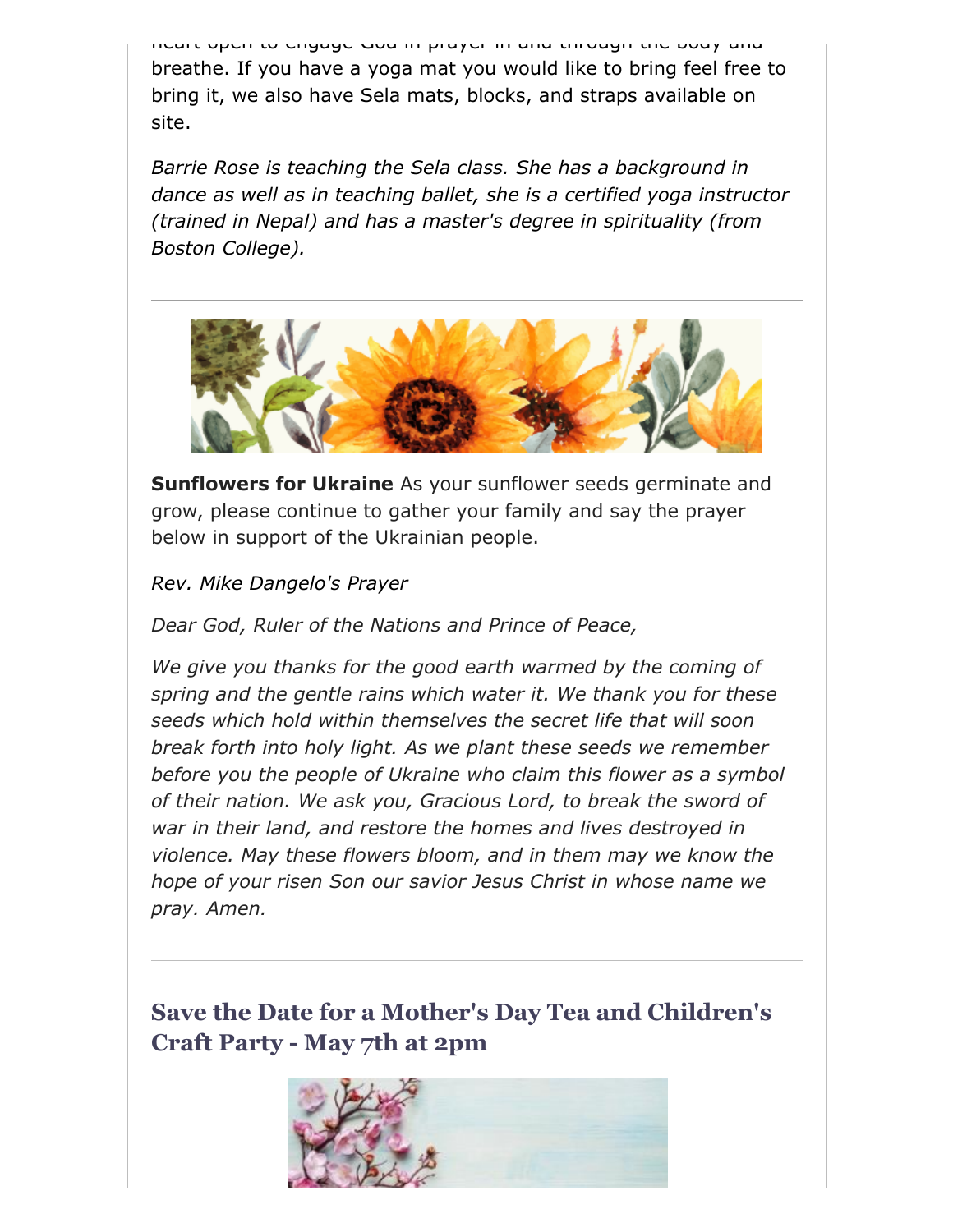

Please join us for the Church Service League's Mother's Day Tea and Children's Craft Party under the St. Francis tent at the Redeemer Saturday, May 7th from 2-4pm. To attend, [please sign up here!](https://www.signupgenius.com/go/4090C4FACAA23A4FD0-church)

# **Join us for Bible Study!**

#### **Here are the many opportunities for Bible Study. All are invited!**

Sunday Mornings, 9-9:45am - in person or [Join Zoom Meeting](https://us02web.zoom.us/j/86566228912?pwd=aGxWTU1PU3Y3TDZsVTdmbXg2UnNvZz09)

[Wednesday morning Men's Bible Study, 7-8am - in person or](https://us02web.zoom.us/j/89392200698?pwd=czIzYmlKT1JCRmkrdlBFM2lJaGdkZz09) Join Zoom Meeting

[Thursday morning Women's Bible Study, 9-10:30am - Join Zoom](https://us02web.zoom.us/j/82431832126?pwd=ZXBLQUFnL2haSEZyWll3b0R0MEpmUT09#success#success) **Meeting** 

First Monday of the month Downtown Bible Study over lunch (Offsite), 12:15 - 1:30pm. For more information, please email [Graeme Mills](mailto:gmills@cambridgeassociates.com).

## **Weekday Morning and Evening Prayer Services**

Morning Prayer, M-S 9:30 - 10:00am

Evening Prayer, M-S 4:30 - 5:00pm

Morning and Evening Prayer are very short services. A perfect spiritual practice to start or end your day!

**[Morning & Evening Prayer on Facebook Live >](https://www.facebook.com/redeemerchestnuthill/)**